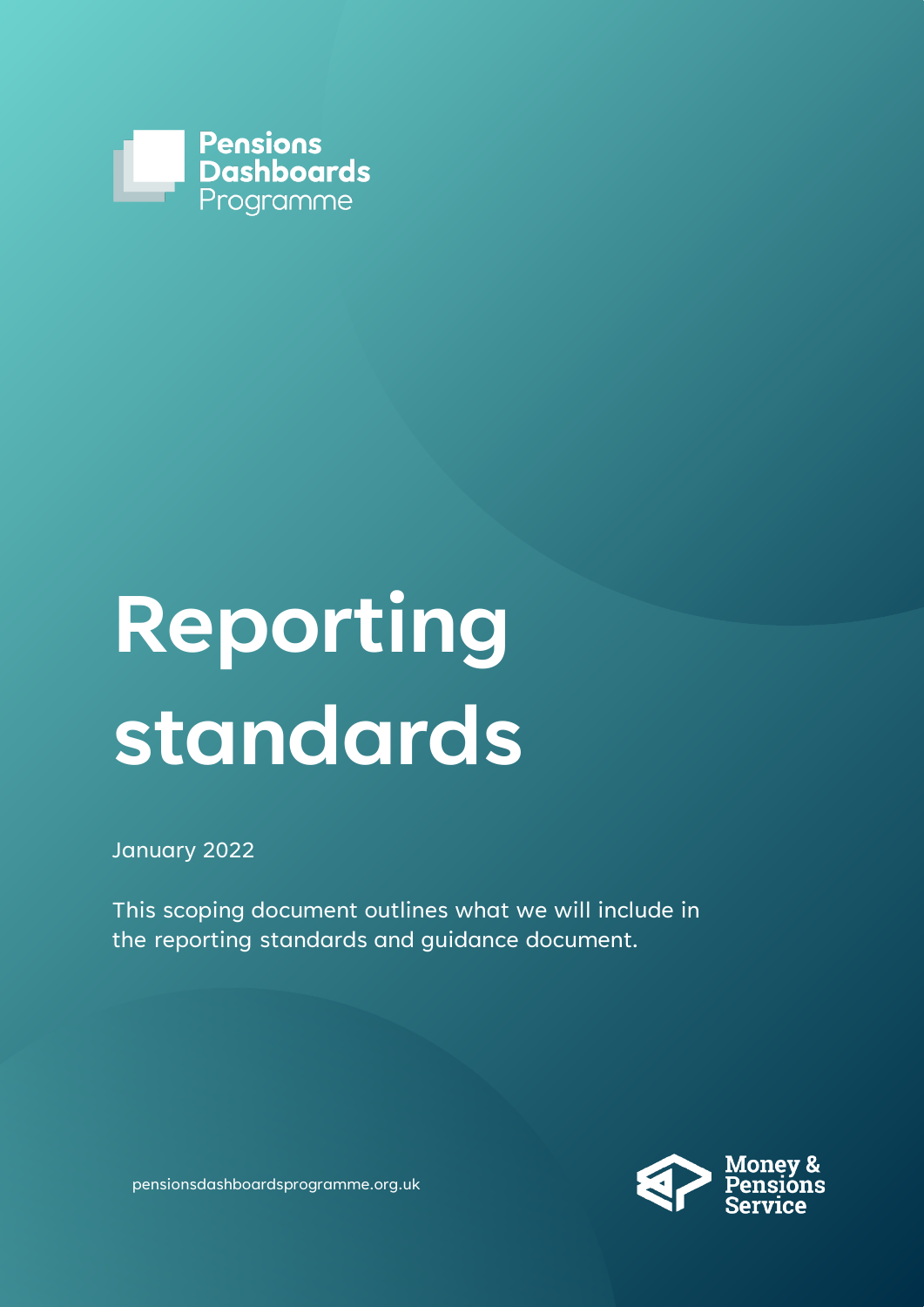

# **1.1 About the standards**

The reporting standards will ensure that pension schemes and qualifying pensions dashboards understand what information is required to be collected by them and provided to the ecosystem for reporting purposes.

The Pensions Dashboards Programme (PDP) will develop the standards in partnership with:

- The Pensions Regulator (TPR)
- the Financial Conduct Authority (FCA)
- the Department for Work and Pensions (DWP)
- the supplier of the central technical architecture

# **1.2 Why reporting standards are important**

Reporting standards are important to:

- ensure consistency across dashboard providers and data providers
- enable the monitoring of the effectiveness and health of the ecosystem
- support regulators with the information/evidence they need to monitor and enforce compliance with duties
- inform continuous improvement



To provide data on a regular basis that will be used alongside data generated within the ecosystem, in order to provide the following types of report:

- analytics provides statistics on trends, usage etc
- critical success factors measures the success of dashboards
- oversight and monitoring ensures the health of the ecosystem including adherence to pensions dashboards standards
- benchmarking ensures participants are performing in line with their peers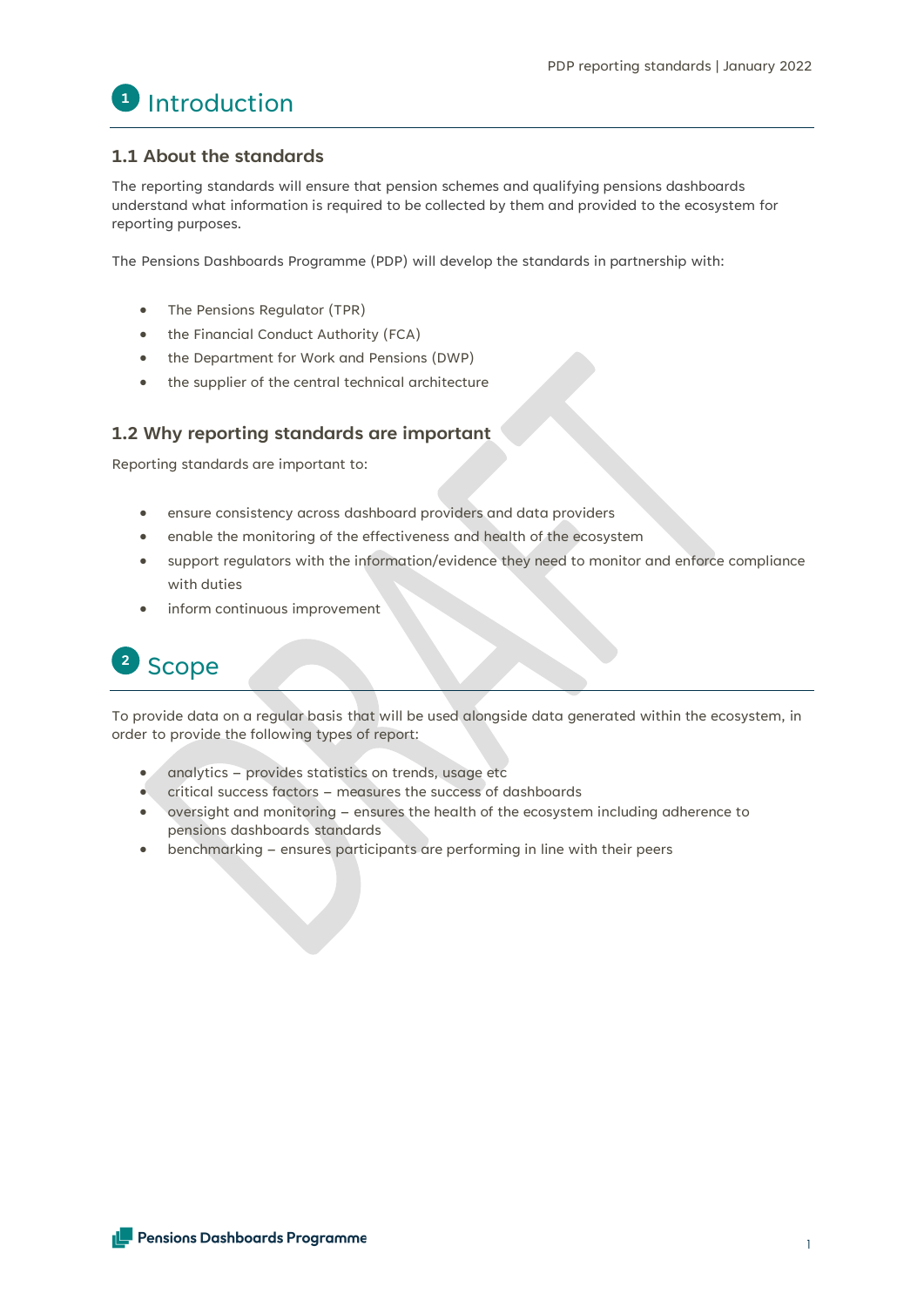# Reporting standards **3**

The reporting standards will include the following:

### **3.1 Process**

All data providers and dashboards will be requested to provide data to the central architecture for the same time periods in order to align reports as closely as possible.

#### **3.1.1 Frequency**

Current thinking is that reporting will take place on either:

- a) an event-based basis for monitoring and or logging activities, ie data would be provided at the time the event occurred
- b) a predefined basis for more analytical and statistical information. This would be on a periodic basis, possibly monthly

#### **3.1.2 Precision**

PDP will specify the time periods to include periodic data, so that all reporting data is aligned.

For example, if the frequency is monthly the detail would be:

- starting after midnight on the first day of the month
- analytics provide until before midnight on the last day of the month

#### **3.1.3 Content**

We will require reports to be submitted as a pre-determined collection of information. No individual user's details will need to be disclosed as part of the reporting.

# **3.2 Technical method**

PDP will define the technical method for providing both event based, and periodic data in the technical standards.

# **3.3 Find reporting**

Current thinking on types of data required in relation to find activity:

#### **3.3.1 Dashboard providers**

- number of requests to find pensions by an individual to measure how frequently individuals use the dashboard
- frequency and timing of find requests by an individual to indicate behaviour when using the dashboard
- total number of requests to find to measure success of dashboards and how many result in a find (ie drop out rate once they transfer to the digital architecture)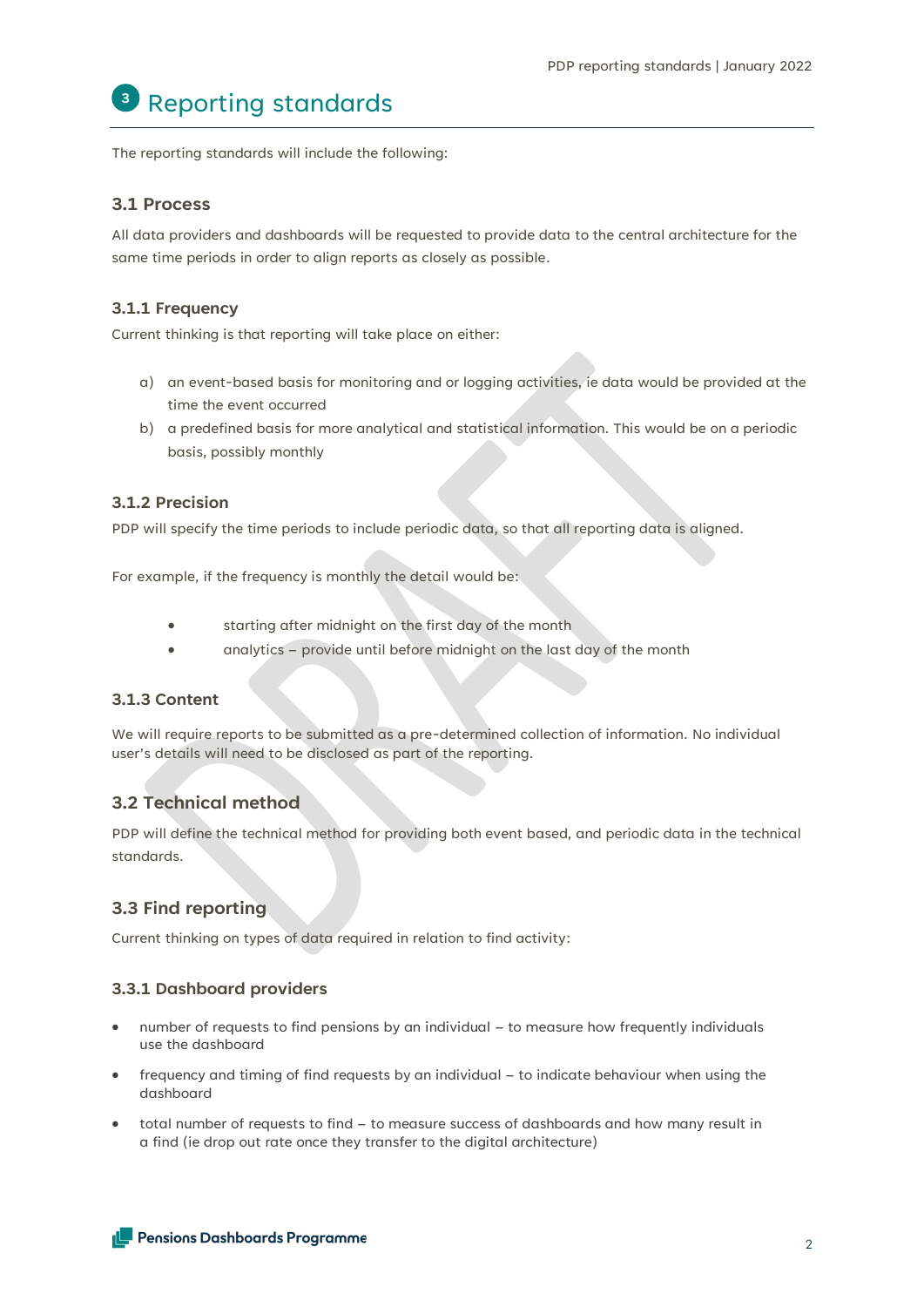#### **3.3.2 Data providers**

• number of requests of find requests received per scheme/firm – to monitor that all requests sent were received and drop off rate once individuals transfer to the central digital architecture

#### **3.4 Matching reporting**

Current thinking on types of data required in relation to matching activity:

#### **3.4.1 Data providers**

- number of full matches per scheme/firm to allow the monitoring of the performance of a scheme amongst its peers and to measure the success of matching
- number of partial matches per scheme to measure the quality of data held at data providers and effectiveness of matching criteria
- number of partial matches that converted to full matches to measure the effectiveness of matching criteria and indicate the behaviour of individuals when given a partial match
- number of partial matches that once the pension administrator was contacted did not turn into a full match – to measure the effectiveness of matching
- number of partial matches where the PeI expired prior to the user contacting the pensions administrator – to indicate the behaviour of individuals when given a partial match primarily drop off rate
- average time taken to convert a partial match into a full match or confirm a non-match (how long did it take the individual to contact their pension adviser after being advised of a partial match) – to indicate the behaviour of individuals when given a partial match, both their level of engagement and to ensure that any limit to the time a PeI can be stored is set at the right level

#### **3.5 View reporting**

Current thinking on types of data required in relation to view activity:

#### **3.5.1 Dashboard providers**

- number of requests to view pensions per individual to measure how frequently individuals use the dashboard to engage with their pensions
- frequency and timing of view requests per individual to measure frequency and behaviour of individuals using the dashboard to engage with their pensions
- total number of requests to view to measure success of pensions dashboards and to monitor that all requests sent, were received
- total number of times value data was not available by endpoint (scheme/firm) to monitor schemes/firms that are unable to provide values in a timely manner

#### **3.5.2 Data providers**

- total number of view requests to measure success of pensions dashboards and to monitor that all requests sent, were received
- total number of view requests per dashboard provider to monitor the types of dashboards that are engaging individuals with their pensions
- total number of times and length of time value data was not available by endpoint (scheme/firm) – to monitor schemes/firms that are unable to provide values in a timely manner

#### Pensions Dashboards Programme